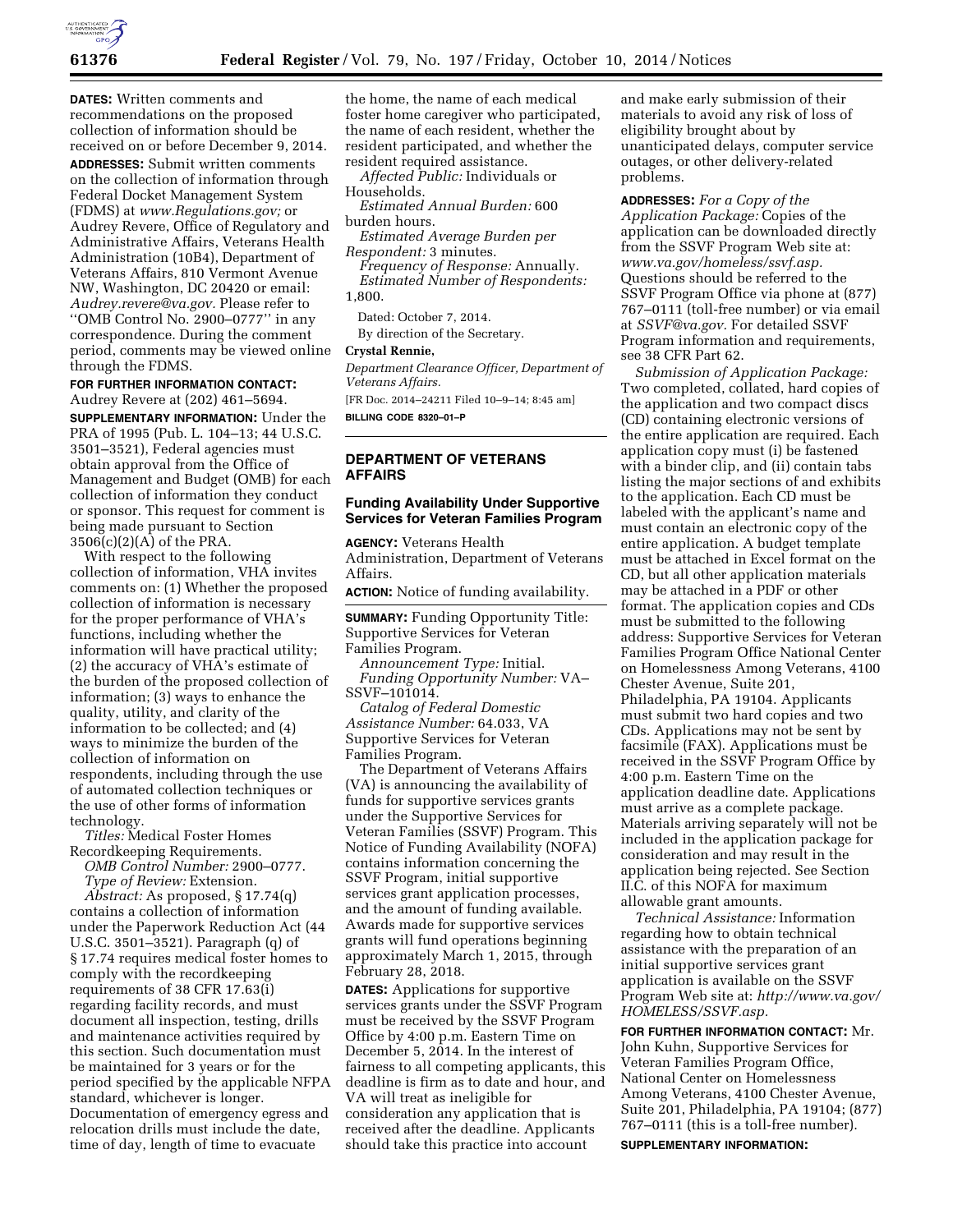## **I. Funding Opportunity Description**

A. *Purpose:* The SSVF Program's purpose is to provide supportive services grants to private non-profit organizations and consumer cooperatives, who will coordinate or provide supportive services to very lowincome Veteran families who: (i) Are residing in permanent housing; (ii) are homeless and scheduled to become residents of permanent housing within a specified time period; or (iii) after exiting permanent housing within a specified time period, are seeking other housing that is responsive to such very low-income Veteran family's needs and preferences.

B. *Funding Priorities:* The overriding goal for this NOFA is to ensure that appropriate levels of resources are provided to communities with the greatest need to end Veteran homelessness. VA will provide approximately \$93 million over a 3-year period for non-renewable grants to eligible entities proposing services for one of the 28 priority Continuums of Care (CoC) listed in II.B. VA has designed this 3-year effort to provide a surge of resources in communities with the highest need. These 28 locations have been selected based on factors that include levels of Veteran homelessness and current unmet service needs.

C. *Definitions:* Sections 62.2 and 62.11(a) of title 38, Code of Federal Regulations, contain definitions of terms used in the SSVF Program. In addition to the definitions included in those sections, this NOFA includes two program areas: Emergency Housing Assistance and General Housing Stability Assistance.

*Emergency Housing Assistance* means the provision of up to 30 days of temporary housing that does not require the participant to sign a lease or occupancy agreement. The cost cannot exceed the reasonable community standard for such housing. Emergency housing is limited to short-term commercial residences (private residences are not eligible for such funding) not already funded to provide on-demand emergency shelter (such as emergency congregate shelters). By authorizing the limited provision of SSVF-funded emergency housing, grantees will be able to ensure that participants do not become homeless while they transition to permanent housing or otherwise be put at risk, pending placement in permanent housing. Appropriate provision of emergency housing is limited to those cases in which no space is available at a community shelter that would be appropriate for placement of a family

unit and where permanent housing has been identified and secured but the participant cannot immediately be placed in that housing. Only families with children under the age of 18 may receive such assistance; individuals are not eligible for SSVF funded emergency housing placement. In the event that longer term transitional housing or emergency housing is needed without such restrictions, VA offers communitybased alternatives including the Grant and Per Diem Program and the Health Care for Homeless Veterans contract residential care program, as well as a variety of VA-based residential care programs.

*General Housing Stability Assistance*  means the provision of goods or payment of expenses not included in other sections, but directly related to supporting a participant's housing stability. This is a category that may offer a maximum of \$1,500 in assistance per participant. Such assistance, when not available through existing mainstream and community resources, may include: (i) items necessary for a participant's life or safety that are provided to the participant by a grantee on a temporary basis in order to address the participant's emergency situation (limited to \$500 per participant under 38 CFR 62.34); (ii) expenses associated with gaining or keeping employment, such as obtaining uniforms, tools, certifications, and licenses; (iii) expenses associated with moving into permanent housing, such as obtaining basic kitchen utensils, bedding, and other supplies; and (iv) expenses necessary for securing appropriate permanent housing, such as fees for applications, brokerage fees, or background checks.

D. *Approach:* Grantees will be expected to leverage supportive services grant funds to enhance the housing stability of very low-income Veteran families who are occupying permanent housing. In doing so, grantees are required to establish relationships with local community resources. Therefore, agencies must work through coordinated partnerships built either through formal agreements or the informal working relationships commonly found amongst strong social service providers. As part of the application, under § 62.22(e), all applicants are strongly encouraged to provide letters of support from the VA's Network Homeless Coordinator (or their designee). In addition, applicants are strongly encouraged to provide letters of support from the CoC where they plan to deliver services that reflect the applicant's engagement in the CoC's efforts to coordinate services. CoCs may

elect to provide VA with a rank order of their support in lieu of providing individual letters of support. A CoC is a community plan to organize and deliver housing and services to meet the needs of people who are homeless as they move to stable housing and maximize self-sufficiency. It includes action steps to end homelessness and prevent a return to homelessness (CoC locations and contact information can be found at the Department of Housing and Urban Development's (HUD) Web site, *[http://www.hudhre.info/](http://www.hudhre.info/index.cfm?do=viewCocMaps) [index.cfm?do=viewCocMaps](http://www.hudhre.info/index.cfm?do=viewCocMaps)*). This coordination should describe the applicant's participation in the CoC's coordinated assessment efforts (coordinated assessment refers to a common process for accessing homeless assistance services including: prevention, diversion, emergency shelter, transitional housing, rapid rehousing, supportive services and even permanent supportive housing). In addition, any applicant proposing to serve an Indian Tribal area is strongly encouraged to provide a letter of support from the relevant Indian Tribal Government. The aim of the provision of supportive services is to assist very low-income Veteran families residing in permanent housing to remain stably housed and to rapidly transition those not currently in permanent housing to stable housing. SSVF emphasizes the placement of homeless Veteran families who are described in regulation as (i) very low-income Veteran families who are homeless and scheduled to become residents of permanent housing within 90 days, and (ii) very low-income Veteran families who have exited permanent housing within the previous 90 days to seek other housing that is responsive to their needs and preferences. Accordingly, VA encourages eligible entities skilled in facilitating housing stability and experienced in operating rapid rehousing programs (i.e., administering HUD's Homelessness Prevention and Rapid Re-Housing Program, HUD's Emergency Solution Grant (ESG), or other comparable Federal or community resources) to apply for supportive services grants. As a crisis intervention program, the SSVF Program is not intended to provide long-term support for participants, nor will it be able to address all of the financial and supportive services needs of participants that affect housing stability. Rather, when participants require longterm support, grantees should focus on connecting such participants to income supports, such as employment and mainstream Federal and community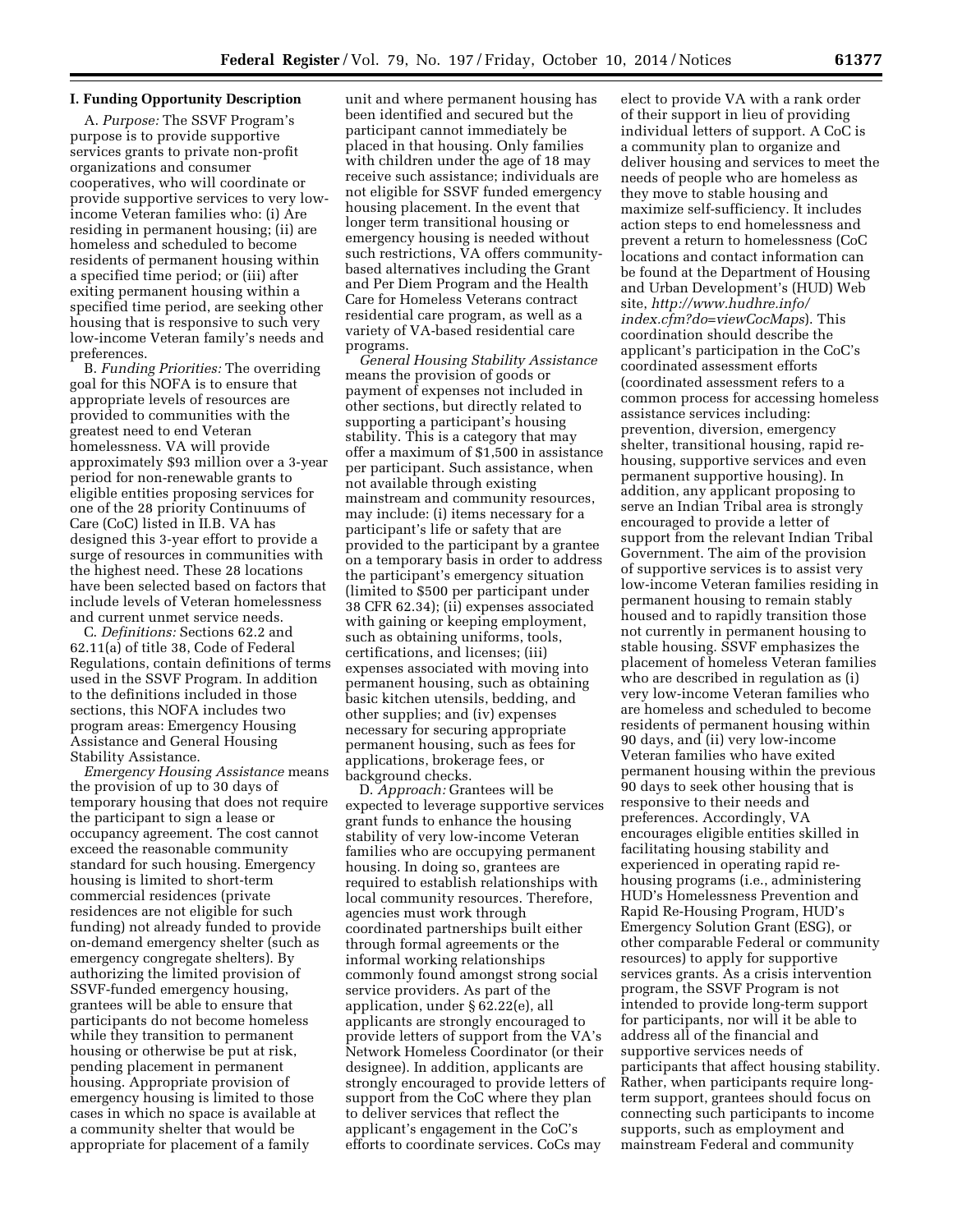resources (e.g., HUD–VA Supportive Housing program, HUD Housing Choice Voucher programs, McKinney-Vento funded supportive housing programs, Temporary Assistance for Needy Families (TANF), Social Security Income/Social Security Disability Insurance (SSI/SSDI) etc.) that can provide ongoing support as required.

Assistance in obtaining or retaining permanent housing is a fundamental goal of the SSVF Program. Grantees are expected to provide case management services in accordance with 38 CFR 62.31. Such case management should include tenant counseling, mediation with landlords and outreach to landlords.

E. *Authority:* Funding applied for under this NOFA is authorized by 38 U.S.C. 2044. VA implements the SSVF Program by regulation in 38 CFR Part 62. Funds made available under this NOFA are subject to the requirements of the aforementioned regulations and other applicable laws and regulations.

F. *Requirements for the Use of Supportive Services Grant Funds:* The grantee's request for funding must be consistent with the limitations and uses of supportive services grant funds set forth in 38 CFR Part 62 and this NOFA. In accordance with the regulations and this NOFA, the following requirements apply to supportive services grants awarded under this NOFA:

1. Grantees may use a maximum of 10 percent of supportive services grant funds for administrative costs identified in § 62.70.

2. Grantees must use a minimum of 60 percent of the temporary financial assistance portion of their supportive services grant funds to serve very lowincome Veteran families who either (i) are homeless and scheduled to become residents of permanent housing within 90 days pending the location or development of housing suitable for permanent housing, as described in § 62.11(a)(2), or (ii) have exited permanent housing within the previous 90 days to seek other housing that is responsive to their needs and preferences, as described in § 62.11(a)(3). (NOTE: Grantees may request a waiver to decrease this minimum, as discussed in section V.B.3.a.)

3. Grantees must use a minimum of 40 percent of supportive services grant funds to provide the supportive service of temporary financial assistance paid directly to a third party on behalf of a participant for child care, emergency housing assistance, transportation, rental assistance, utility-fee payment assistance, security deposits, utility deposits, moving costs, and general

housing stability assistance (which includes emergency supplies) in accordance with §§ 62.33 and 62.34. Grantees may use a maximum of 50 percent of their supportive services grant funds to provide this temporary financial assistance.

G. *Guidance for the Use of Supportive Services Grant Funds:* It is VA policy to support a ''Housing First'' model in addressing and ending homelessness. Housing First establishes housing stability as the primary intervention in working with homeless persons. The Housing First approach is based on research that shows that a homeless individual or household's first and primary need is to obtain stable housing, and that other issues that may affect the household can and should be addressed as housing is obtained. Research supports this approach as an effective means to end homelessness. Housing is not contingent on compliance with services; instead, participants must comply with a standard lease agreement and are provided with the services and supports that are necessary to help them do so successfully.

Grantees must develop plans that will ensure that Veteran participants have the level of income and economic stability needed to remain in permanent housing after the conclusion of the SSVF intervention. Both employment and benefits assistance from VA and non-VA sources represent a significant underutilized source of income stability for homeless Veterans. The complexity of program rules and the stigma some associate with entitlement programs contributes to their lack of use. To this effect, grantees are encouraged to consider strategies that can lead to prompt and successful access to employment and benefits that are essential to retaining housing.

1. Consistent with the Housing First model supported by VA, grantees are expected to offer the following supportive services: housing counseling; assisting participants in understanding leases; securing utilities; making moving arrangements; provide representative payee services concerning rent and utilities when needed; and mediation and outreach to property owners related to locating or retaining housing. Grantees may also assist participants by providing rental assistance, security or utility deposits, moving costs or emergency supplies; or using other Federal resources, such as the HUD's ESG, or supportive services grant funds subject to the limitations described in this NOFA and 38 CFR 62.34.

2. As SSVF is a short-term crisis intervention, grantees must develop

plans that will produce sufficient income to sustain Veteran participants in permanent housing after the conclusion of the SSVF intervention. Grantees must ensure the availability of employment and vocational services either through the direct provision of these services or their availability through formal or informal service agreements. Agreements with Homeless Veteran Reintegration Programs funded by the U.S. Department of Labor are strongly encouraged. For participants unable to work due to disability, income must be established through available benefits programs.

3. As per 38 CFR 62.33, grantees must assist participants obtain public benefits. Grantees must screen all participants for eligibility for a broad range of entitlements such as TANF, Social Security, the Supplemental Nutrition Assistance Program (SNAP), the Low Income Home Energy Assistance Program (LIHEAP), the Earned Income Tax Credit (EITC), and local General Assistance programs. Grantees are expected to access the Substance Abuse and Mental Health Services Administration's SSI/SSDI Outreach, Access, and Recovery (SOAR) program either though community linkages or by training staff to deliver SOAR services. In addition, where available grantees should access information technology tools to support case managers in their efforts to link participants to benefits.

4. Grantees are encouraged to provide, or assist participants in obtaining, legal services relevant to issues that interfere with the participants' ability to obtain or retain permanent housing. (NOTE: Legal services provided may be protected from release or review by the grantee or VA under attorney-client privilege.) Support for legal services can include paying for court filing fees to assist a participant with issues that interfere with the participant's ability to obtain or retain permanent housing or supportive services, including issues that affect the participant's employability and financial security. Grantees (in addition to employees and members of grantees) may represent participants before VA with respect to a claim for VA benefits, but only if they are recognized for that purpose pursuant to 38 U.S.C. chapter 59. Further, the individual providing such representation must be accredited pursuant to 38 U.S.C. chapter 59.

5. Access to mental health and addiction services are required by SSVF; however, grantees cannot fund these services directly through the SSVF grant. Therefore, applicants must demonstrate, through either formal or informal agreements, their ability to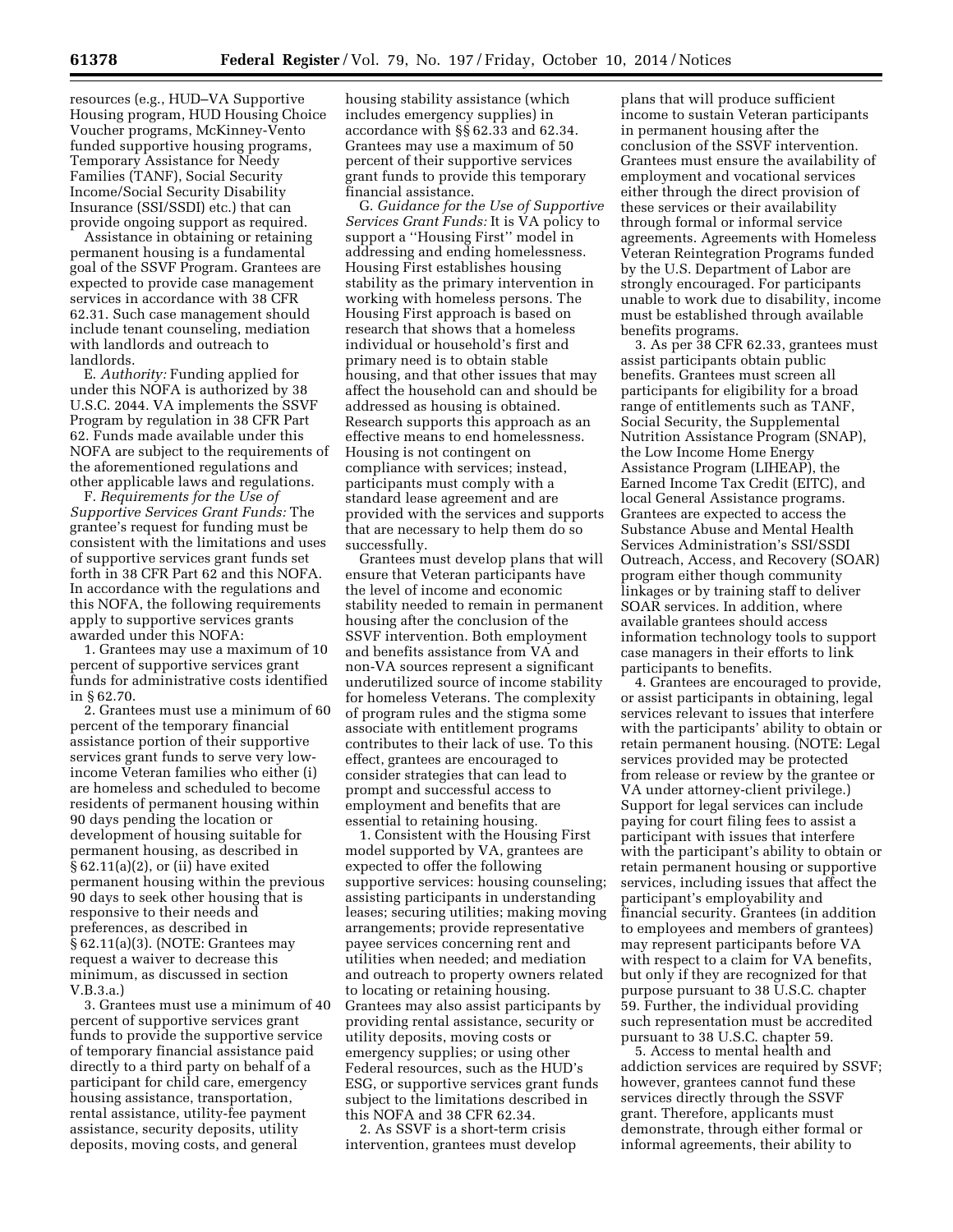promote rapid access and engagement to mental health and addiction services for the Veteran and family members.

6. VA recognizes that extremely lowincome Veterans, with incomes below 30 percent of the area median income, face greater barriers to permanent housing placement. In order to support grantees' efforts to serve this population, VA has proposed new program regulations that will expand temporary financial assistance that may be offered to these participants. Grantees must consider the proposed rule when developing their response to this NOFA. The proposed rule was published in the **Federal Register** on May 9, 2014.

7. Notwithstanding any other section in this part, grantees are not authorized to use SSVF funds to pay for the following: (i) Mortgage costs or costs needed by homeowners to assist with any fees, taxes, or other costs of refinancing; (ii) construction or the cost of housing rehabilitation; (iii) credit card bills or other consumer debt; (iv) medical or dental care and medicines; (v) mental health, substance use, or other therapeutic interventions designed to treat diagnostic conditions as defined in the Diagnostic and Statistical Manual of Mental Disorders (NOTE: Although SSVF grant funds cannot be used to pay for the treatment of mental health or substance use disorders, grantees are required to offer such services through formal coordinated relationships with VA and other community providers); (vi) home care and home health aides typically used to provide care in support of daily living activities (this includes care that is focused on treatment for an injury or illness, rehabilitation, or other assistance generally required to assist those with handicaps or other physical limitations); (vii) pet care; (viii) entertainment activities; (ix) direct cash assistance to program participants; or (x) courtordered judgments or fines.

8. When serving participants who are residing in permanent housing, it is required that the defining question to ask is: ''Would this individual or family be homeless but for this assistance?'' The grantee must use a VA approved screening tool with criteria that targets those most at-risk of homelessness. To qualify for SSVF services, a Veteran who is served under Category 1 (homeless prevention), the participants must not have sufficient resources or support networks (e.g., family, friends, faith-based or other social networks), immediately available to prevent them from becoming homeless. To further qualify for services under Category 1, the grantee must document that the

participant meets at least one of the following conditions:

(a) Has moved because of economic reasons two or more times during the 60 days immediately preceding the application for homelessness prevention assistance;

(b) Is living in the home of another because of economic hardship;

(c) Has been notified in writing that their right to occupy their current housing or living situation will be terminated within 21 days after the date of application for assistance;

(d) Lives in a hotel or motel and the cost of the hotel or motel stay is not paid by charitable organizations or by Federal, State, or local government programs for low-income individuals;

(e) Is exiting a publicly funded institution or system of care (such as a health care facility, a mental health facility, or correctional institution) without a stable housing plan; or

(f) Otherwise lives in housing that has characteristics associated with instability and an increased risk of homelessness, as identified in the recipient's approved screening tool.

9. The TANF program may also be used to address the housing-related needs of families who are homeless or precariously housed and, along with providing ongoing basic assistance, provide an array of non-recurrent, shortterm benefits and services. Such benefits and services may include shortterm rental or mortgage assistance (to prevent eviction or help a homeless family secure housing), security and utility payments, moving assistance, motel and hotel vouchers, and case management services. For additional information on TANF and homelessness, please visit the following link to an Information Memorandum issued by the United States Department of Health and Human Services Administration for Children and Families, Office of Family Assistance, on February 20, 2013, titled, ''Use of TANF Funds to Serve Homeless Families and Families at Risk of Experiencing Homelessness'': *[http://](http://www.acf.hhs.gov/programs/ofa/resource/tanf-acf-im-2013-01) [www.acf.hhs.gov/programs/ofa/](http://www.acf.hhs.gov/programs/ofa/resource/tanf-acf-im-2013-01) [resource/tanf-acf-im-2013-01.](http://www.acf.hhs.gov/programs/ofa/resource/tanf-acf-im-2013-01)* 

10. Where other funds from community resources are not readily available, grantees may choose to utilize supportive services grants, subject to the limitations described in this NOFA and in 38 CFR 62.33 and 62.34, to provide temporary financial assistance. Such assistance may, subject to the limitations in this NOFA and 38 CFR Part 62, be paid directly to a third party on behalf of a participant for child care, transportation, family emergency housing assistance, rental assistance,

utility-fee payment assistance, security or utility deposits, moving costs and general housing stability assistance as necessary.

## **II. Award Information**

A. *Overview:* This NOFA announces the availability of funds for supportive services grants under the SSVF Program and pertains to proposals for initial supportive services grant programs. Up to \$93 million will be available through this NOFA.

B. *Funding:* Up to \$93 million will be available through this NOFA, as VA will provide funds over a 3-year period for non-renewable grants to eligible entities proposing services for one of the 28 priority CoCs listed below. Currently funded SSVF programs cannot apply for renewal funding through this NOFA. Applicants are strongly encouraged to include letters of support from the VA's Network Homeless Coordinator or local VA Medical Center Director assigned to the priority city. In addition, applicants should seek letters of support from CoCs where priority communities are located. CoCs may elect to provide VA with a rank order of their support in lieu of providing individual letters of support. Available funding for each CoC is as follows:

| CoC<br>No.          | CoC name                                    |
|---------------------|---------------------------------------------|
| AZ–500 ….           | Arizona Balance of State.                   |
| CA-500              | San Jose/Santa Clara City and<br>County.    |
| CA–501              | San Francisco.                              |
| CA-502              | Oakland/Alameda County.                     |
| CA-504              | Rosa/Petaluma/Sonoma<br>Santa<br>County.    |
| CA–508 ….           | Watsonville/Santa Cruz City and<br>County.  |
| CA–600              | Los Angeles City and County.                |
| CA-601              | San Diego City and County.                  |
| CA-602              | Santa<br>Ana/Anaheim/Orange                 |
|                     | County.                                     |
| DC-500              | District of Columbia.                       |
| FL-508              | Gainesville/Alachua,<br>Putnam<br>Counties. |
| FL-519              | Pasco County.                               |
| GA–500<br>$\ddotsc$ | Atlanta.                                    |
| GA–501<br>$\ddotsc$ | Georgia Balance of State.                   |
| IL-510              | Chicago.                                    |
| LA-503              | New Orleans/Jefferson Parish.               |
| MD–501<br>$\ddotsc$ | Baltimore City.                             |
| MT-500<br>$\ddotsc$ | Montana Statewide.                          |
| NC-501<br>$\ddotsc$ | Asheville/Buncombe County.                  |
| NV-500              | Las Vegas/Clark County.                     |
| OR-502              | Medford/Ashland/Jackson Coun-<br>ty CoC.    |
| OR–505 …            | Oregon Balance of State.                    |
| SC-502              | Columbia/Midlands.                          |
| TX-500              | San Antonio/Bexar County.                   |
| TX-600              | Dallas City & County/Irving.                |
| TX-607<br>$\ddotsc$ | Texas Balance of State.                     |
| TX-700<br>$\cdots$  | City of Houston/Harris County.              |
| WA-501<br>$\ddotsc$ | Washington Balance of State.                |
|                     |                                             |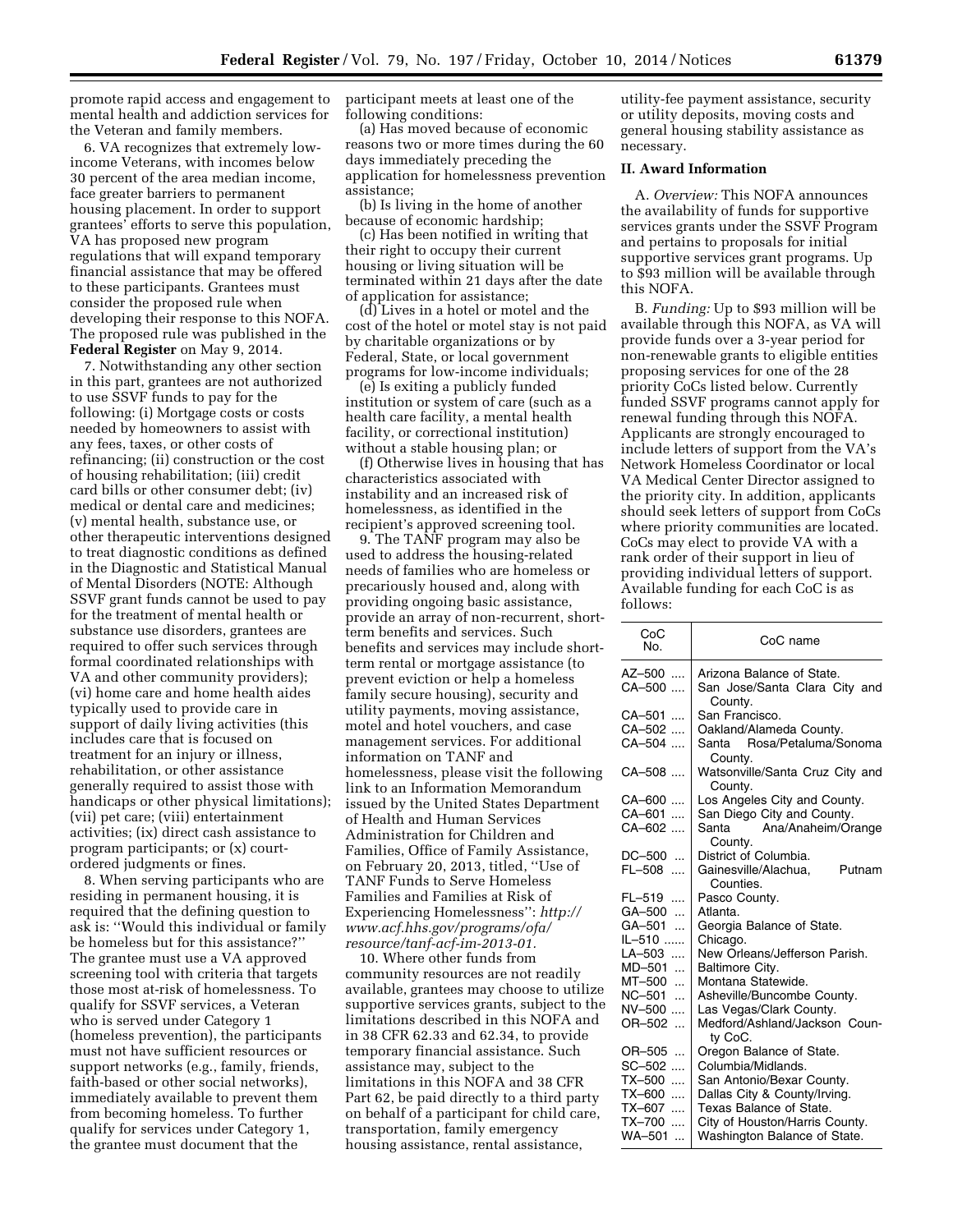C. *Allocation of Funds:* Funding will be awarded under this NOFA to grantees for a non-renewable 3-year period beginning approximately March 1, 2015. The following requirements apply to supportive services grants awarded under this NOFA:

1. Each grant cannot exceed \$2 million per year (\$6 million total).

2. In response to this NOFA, applicants cannot submit more than one grant for each identified service area.

3. Applicants should fill out separate applications for each supportive services funding request.

D. *Supportive Services Grant Award Period:* All supportive services grants will be for a 3-year, non-renewable period.

### **III. Eligibility Information**

A. *Eligible Applicants:* In order to be eligible, an applicant must qualify as a private non-profit organization (Section 501(c)(3) tax exempt status is required) or a consumer cooperative as has the meaning given such term in Section 202 of the Housing Act of 1959 (12 U.S.C. 1701q). In addition, tribally designated housing entities (as defined in Section 4 of the Native American Housing Assistance and Self-Determination Act of 1996 (25 U.S.C. 4104)) are eligible. B. *Cost Sharing or Matching:* None.

# **IV. Application and Submission Information**

A. *Address To Request Application Package:* Download directly from the SSVF Program Web site at *[www.va.gov/](http://www.va.gov/homeless/ssvf.asp) [homeless/ssvf.asp](http://www.va.gov/homeless/ssvf.asp)* or send a written request for an application to SSVF Program Office, National Center on Homelessness Among Veterans, 4100 Chester Avenue, Suite 201, Philadelphia, PA 19104. Any questions regarding this process should be referred to the SSVF Program Office via phone at (877) 767–0111 (toll-free number) or via email at *[SSVF@va.gov.](mailto:SSVF@va.gov)*  For detailed SSVF Program information and requirements, see 38 CFR Part 62.

B. *Content and Form of Application:*  Two completed collated, hard copies of the application and two compact discs (CD) containing electronic versions of the entire application are required. Each application copy must (i) be fastened with a binder clip, and (ii) contain tabs listing the major sections of and exhibits to the application. Each CD must be labeled with the applicant's name and must contain an electronic copy of the entire application. A budget template must be attached in Excel format on the CD, but all other application materials may be attached in a PDF or other format.

C. *Submission Dates and Times:*  Applications for supportive services grants under the SSVF Program must be received by the SSVF Program Office by 4:00 p.m. Eastern Time on December 5, 2014. Awards made for supportive services grants will fund operations beginning approximately March 1, 2015, thorough February 28, 2018. Applications must arrive as a complete package. Materials arriving separately will not be included in the application package for consideration and may result in the application being rejected. Additionally, in the interest of fairness to all competing applicants, this deadline is firm as to date and hour, and VA will treat as ineligible for consideration any application that is received after the deadline. Applicants should take this practice into account and make early submission of their materials to avoid any risk of loss of eligibility brought about by unanticipated delays, computer service outages, or other delivery-related problems.

D. *Intergovernmental Review:* This section is not applicable to the SSVF Program.

E. *Funding Restrictions:*  Approximately \$93 million may be awarded depending on funding availability and subject to available appropriations for initial supportive services grants to be funded under this NOFA. Applicants should fill out separate applications for each supportive services funding request. Funding will be awarded under this NOFA to grantees for a non-renewable 3-year period beginning approximately March 1, 2015.

F. *Other Submission Requirements:*  1. Applicants may apply only as new applicants using the application designed for new grants.

2. Additional supportive services grant application requirements are specified in the initial application package. Submission of an incorrect or incomplete application package will result in the application being rejected during threshold review. The application packages must contain all required forms and certifications. Selections will be made based on criteria described in 38 CFR Part 62 and this NOFA. Applicants and grantees will be notified of any additional information needed to confirm or clarify information provided in the application and the deadline by which to submit such information. The application copies and CDs must be submitted to the following address: SSVF Program Office, National Center on Homelessness Among Veterans, 4100 Chester Avenue, Suite 201,

Philadelphia, PA 19104. Applicants must submit two hard copies and two CDs. Applications may not be sent by facsimile (FAX).

### **V. Application Review Information**

A. *Criteria:* 

1. VA will only score applicants that meet the following threshold requirements:

(a) The application is filed within the time period established in the NOFA, and any additional information or documentation requested by VA under § 62.20(c) is provided within the time frame established by VA;

(b) The application is completed in all parts;

(c) The applicant is an eligible entity; (d) The activities for which the supportive services grant is requested

are eligible for funding under this part; (e) The applicant's proposed

participants are eligible to receive supportive services under this part;

(f) The applicant agrees to comply with the requirements of this part;

(g) The applicant does not have an outstanding obligation to the Federal Government that is in arrears and does not have an overdue or unsatisfactory response to an audit; and

(h) The applicant is not in default by failing to meet the requirements for any previous Federal assistance.

2. VA will use the following criteria to score applicants who are applying for a new supportive services grant:

(a) VA will award up to 35 points based on the background, qualifications, experience, and past performance (with particular focus on housing placement and retention rates for those applicants serving homeless persons) of the applicant, and any subcontractors identified by the applicant in the supportive services grant application. VA will consider previous work under other SSVF grant awards when scoring this section.

(b) VA will award up to 25 points based on the applicant's program concept and supportive services plan.

(c) VA will award up to 15 points based on the applicant's quality assurance and evaluation plan.

(d) VA will award up to 15 points based on the applicant's financial capability and plan.

(e) VA will award up to 10 points based on the applicant's area or community linkages and relations.

3. VA will use the following process to select applicants to receive supportive services grants: VA will score all applicants that meet the threshold requirements set forth in § 62.21 using the scoring criteria set forth in § 62.22.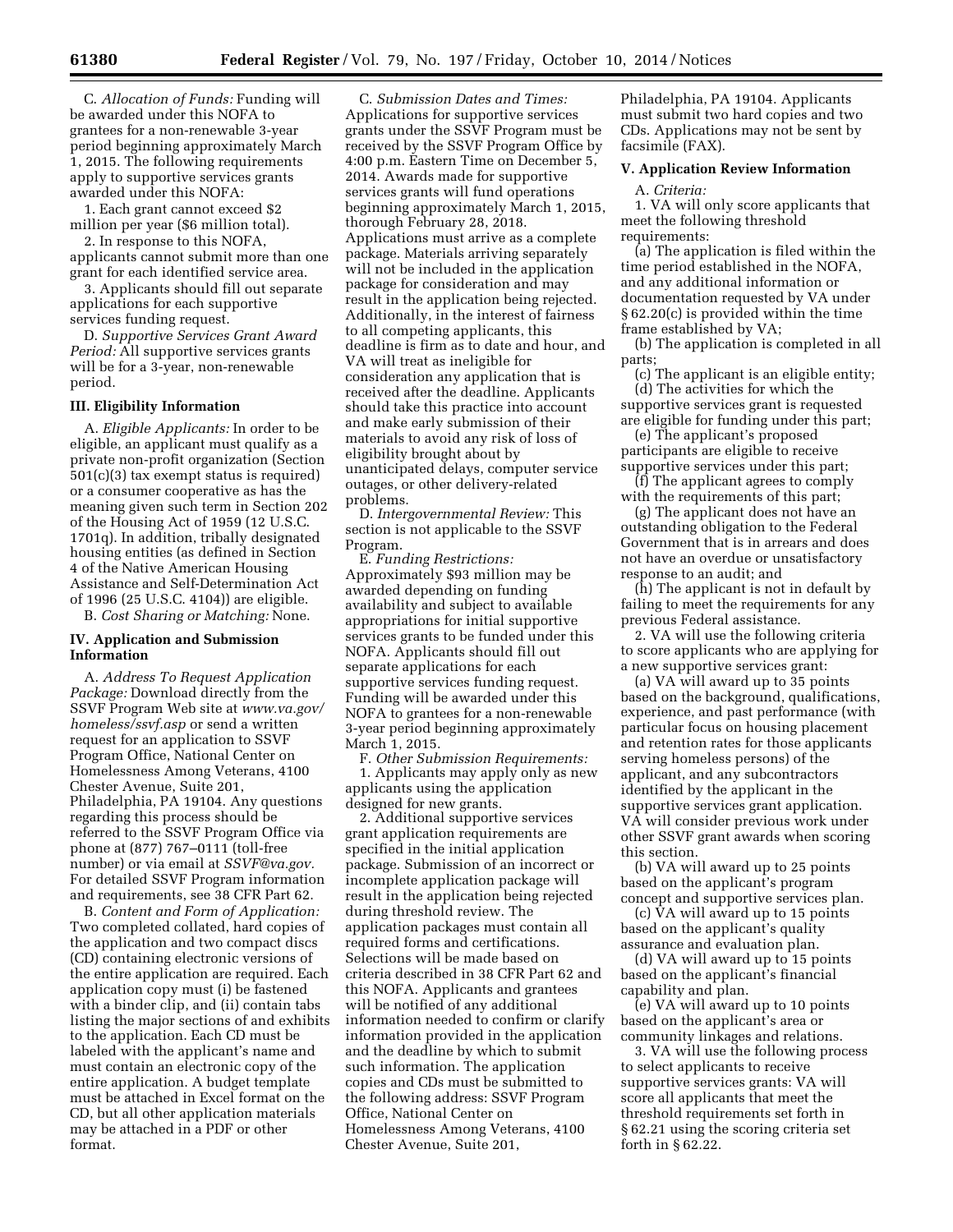B. *Review and Selection Process:* VA will review all initial supportive services grant applications in response to this NOFA according to the following steps:

1. Score all applications that meet the threshold requirements described in 38 CFR 62.21.

2. Rank those applications who score at least 70 cumulative points and receive at least one point under each of the categories identified for new applicants in § 62.22, paragraphs (a), (b), (c), (d), and (e). The applications will be ranked in order from highest to lowest scores.

3. Utilize the ranked scores of applications as the primary basis for selection. However, in accordance with § 62.23(d), VA will utilize the following considerations to select applicants for funding:

(a) Preference applications that provide or coordinate the provision of supportive services for very low-income Veteran families transitioning from homelessness to permanent housing. Consistent with this preference, applicants are required to spend no less than 60 percent of all budgeted temporary financial assistance on homeless participants defined in § 62.11(a)(2) and (a)(3). Waivers to this 60 percent requirement may be requested when grantees can demonstrate significant local progress towards eliminating homelessness in the target service area. Waiver requests must include data from authoritative sources such as HUD's Annual Homeless Assessment Report, annual Point-In-Time Counts and evidence of decreased demand for emergency shelter and transitional housing. Waivers for the 60 percent requirement may also be requested for services provided to rural Indian tribal areas and other rural areas where shelter capacity is insufficient to meet local need.

(b) To the extent practicable, ensure that supportive services grants are equitably distributed across geographic regions, including rural communities and tribal lands. This equitable distribution criteria will be used to ensure that SSVF resources are provided to those communities with the highest need as identified by authoritative sources such as HUD's Annual Homeless Assessment Report, annual Point-In-Time Counts and VA Homeless Registry data.

4. Subject to the considerations noted in paragraph B.3 above, VA will fund the highest-ranked applications for which funding is available.

## **VI. Award Administration Information**

A. *Award Notices:* Although subject to change, the SSVF Program Office expects to announce grant recipients for all applicants in the second quarter of fiscal year 2015 with grants beginning March 1, 2015. Prior to executing a funding agreement, VA will contact the applicants and make known the amount of proposed funding and verify that the applicant would still like the funding. Once VA verifies that the applicant is still seeking funding, VA will execute an agreement and make payments to the grant recipient in accordance with 38 CFR 62 and other applicable provisions of this NOFA.

B. *Administrative and National Policy Requirements:* It is VA's policy to support a ''Housing First'' model in addressing and ending homelessness. Housing First establishes housing stability as the primary intervention in working with homeless persons. The Housing First approach is based on research that shows that a homeless individual or household's first and primary need is to obtain stable housing, and that other issues that may affect the household can and should be addressed as housing is obtained. Housing is not contingent on compliance with services; instead, participants must comply with a standard lease agreement and are provided with the services and supports that are necessary to help them do so successfully. Research supports this approach as an effective means to end homelessness.

Consistent with the Housing First model supported by VA, grantees are expected to offer the following supportive services: housing counseling; assisting participants in understanding leases; securing utilities; making moving arrangements; provide representative payee services concerning rent and utilities when needed; and mediation and outreach to property owners related to locating or retaining housing. Grantees may also assist participants by providing rental assistance, security or utility deposits, moving costs or emergency supplies, using other Federal resources, such as the ESG, or supportive services grant funds subject to the limitations described in this NOFA and 38 CFR 62.34.

As SSVF grants cannot be used to fund treatment for mental health or substance use disorders, applicants must provide evidence that they can provide access to such services to all program participants through formal and informal agreements with community providers.

C. *Reporting:* VA places great emphasis on the responsibility and accountability of grantees. As described in 38 CFR 62.63 and 62.71, VA has procedures in place to monitor supportive services provided to participants and outcomes associated with the supportive services provided under the SSVF Program. Applicants should be aware of the following:

1. Upon execution of a supportive services grant agreement with VA, grantees will have a VA regional coordinator assigned by the SSVF Program Office who will provide oversight and monitor supportive services provided to participants.

2. Grantees will be required to enter data into a Homeless Management Information System (HMIS) web-based software application. This data will consist of information on the participants served and types of supportive services provided by grantees. Grantees must treat the data for activities funded by the SSVF Program separate from that of activities funded by other programs. Grantees will be required to work with their HMIS Administrators to export client-level data for activities funded by the SSVF Program to VA on at least a monthly basis.

3. VA shall complete annual monitoring evaluations of each grantee. Monitoring will also include the submittal of quarterly and annual financial and performance reports by the grantee. The grantee will be expected to demonstrate adherence to the grantee's proposed program concept, as described in the grantee's application. All grantees are subject to audits conducted by VA's Financial Services Center.

4. Grantees will be required to provide each participant with a satisfaction survey which can be submitted by the participant directly to VA, within 45 to 60 days of the participant's entry into the grantee's program and again within 30 days of such participant's pending exit from the grantee's program. In all cases there should be a minimum of 30 days between administration of the two surveys. In cases when a brief SSVF intervention results in the first survey being administered 30 days after exit, only one survey shall be provided.

5. Grantees will be assessed based on their ability to meet critical performance measures. In addition to meeting program requirements defined by the regulations and NOFA, grantees will be assessed on their ability to place participants into housing and the housing retention rates of participants served. Higher placement for homeless